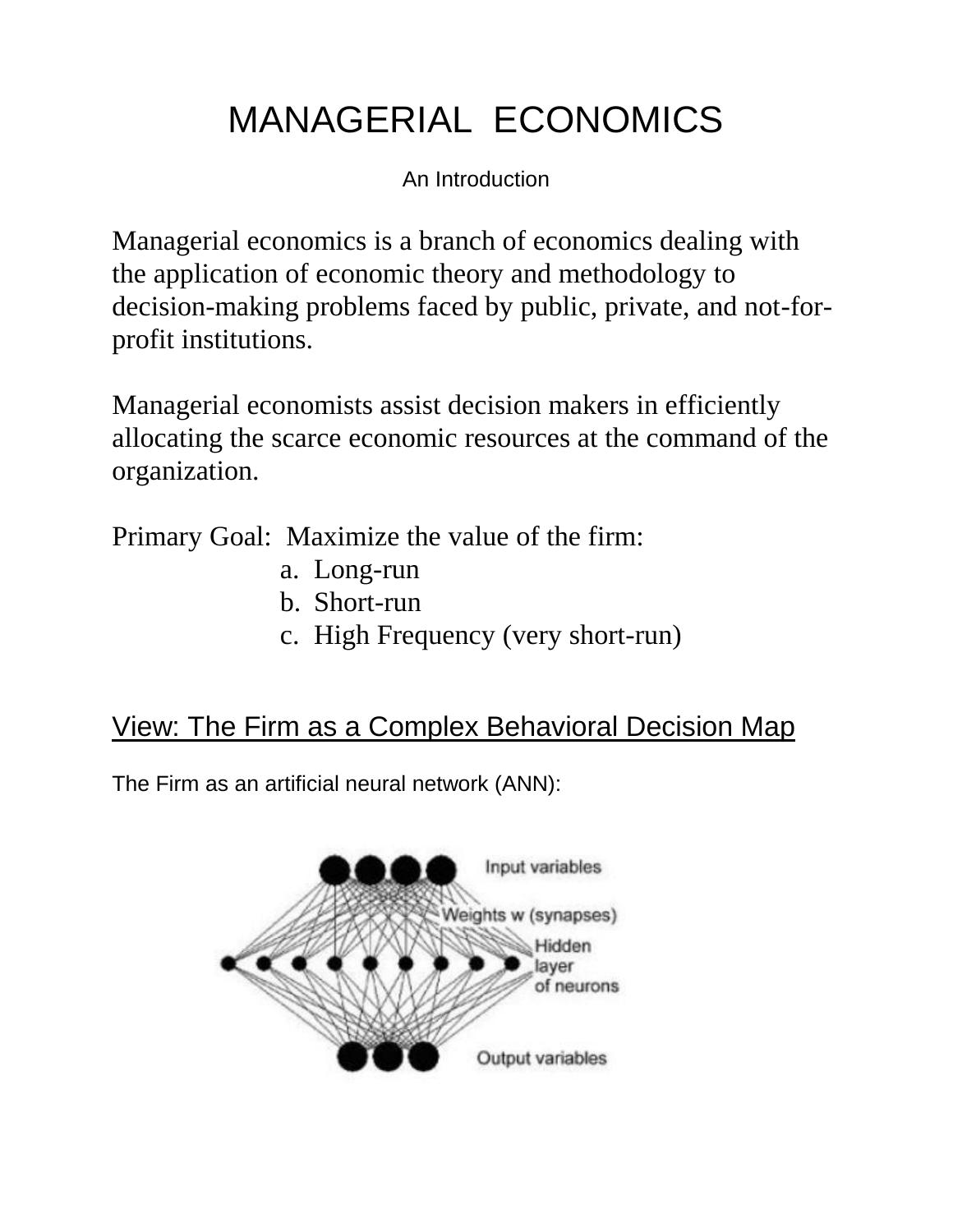## Inputs

- 1. Economic analysis and Decsions
	- a. Demand analysis
	- b. Forecasting
	- c. Production and cost analysis
	- d. Pricing analysis
	- e. Impact of government
	- f. Capital expenditure analysis
- 2. Political Environment
	- a. External legal and regulatory limits
	- b. Organizational limits
- 3. Social Environment
	- a. Labor
	- b. Raw materials
	- c. Land / Capital
- 4. Decsion-Making Environment
	- a. Weighted priorities
	- b. Cash Flow Analysis and Decisions
- 5. Risk Assessment
	- a. Impact of volatility in the global economy
	- b. Impact of changing regulation
	- c. Impact of shifting constraints on production
- **Outputs** 
	- a. Firm Value / Shareholder Wealth
	- b. Subsidiary firm objectives